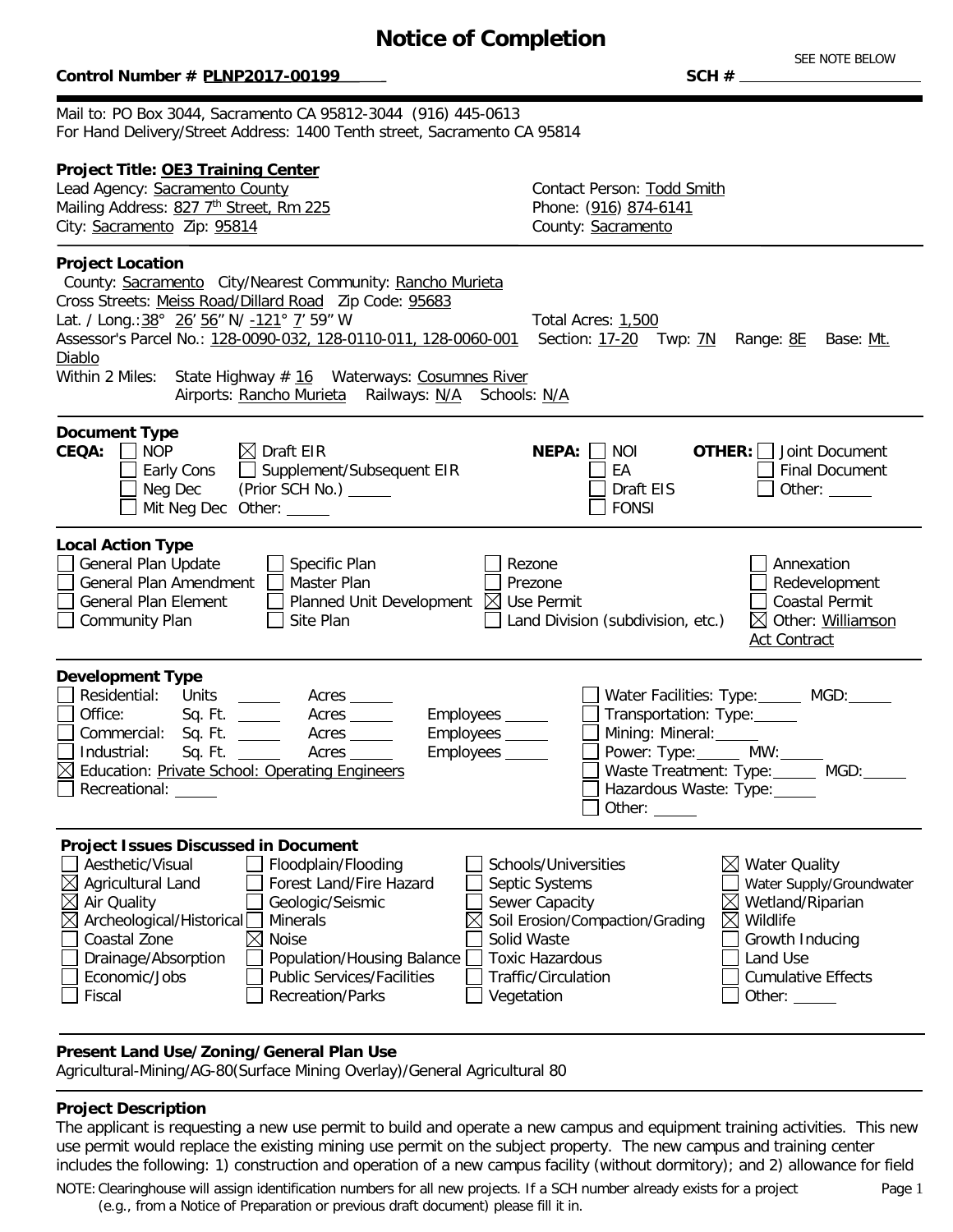instruction with construction equipment on the property. The project will include the relocation of existing classrooms and equipment training from the Rancho Murieta Training Center.

The field instruction area will cover 435 acres; however, only 80 acres will be actively disturbed at one time. The applicant proposes a five year rotation cycle, so that the land can rest and revegetate.

Sacramento County Planning Entitlement Requests:

1. A Use Permit for a private school to allow 450-acre of 1,500-acre site to be utilized as an Operating Engineers training center in the AG-80 zone.

2. A Design Review to comply with Countywide Design Guidelines.

3. A Williamson Act Contract to re-enter into contract and prevent non-renewal scheduled to occur December 2024 on portions of the subject property.

4. Williamson Act Cancellation to cancel the existing contract on the 15-acre campus site.